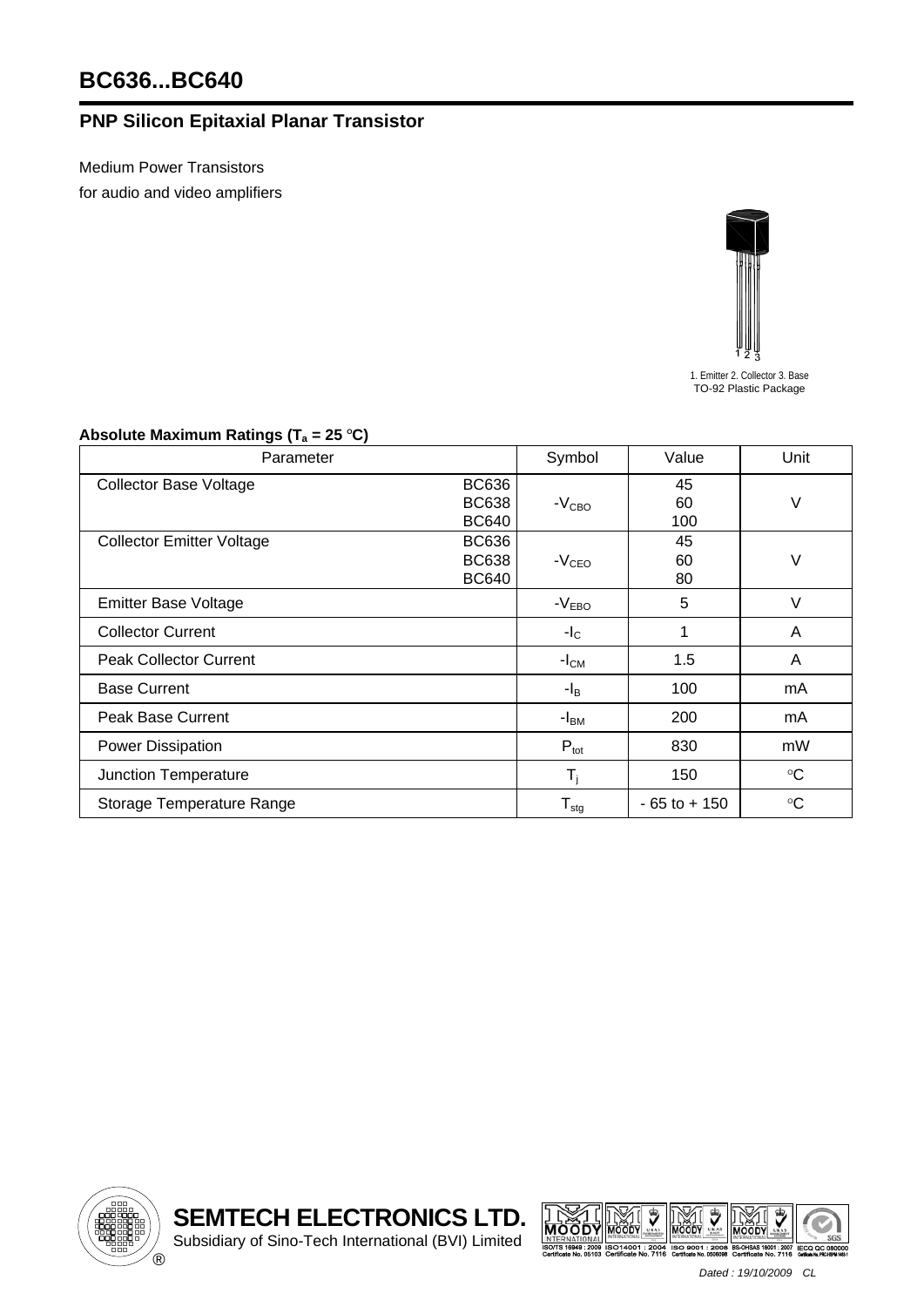## **Characteristics at T<sub>a</sub> = 25 °C**

| Parameter                                                                                                                      | Symbol               | Min.            | Max. | Unit   |
|--------------------------------------------------------------------------------------------------------------------------------|----------------------|-----------------|------|--------|
| <b>DC Current Gain</b><br>at $-V_{CE} = 2 V$ , $-I_C = 5 mA$<br>at $-V_{CE} = 2 V$ , $-I_C = 150$ mA<br>Current Gain Group -10 | $h_{FF}$<br>$h_{FF}$ | 40<br>63        | 160  |        |
| -16<br>at $-V_{CE} = 2 V$ , $-I_C = 500$ mA                                                                                    | $h_{FF}$<br>$h_{FE}$ | 100<br>25       | 250  |        |
| <b>Collector Base Cutoff Current</b><br>at $-V_{CB} = 30 V$                                                                    | $-I_{\text{CBO}}$    |                 | 100  | nA     |
| <b>Emitter Base Cutoff Current</b><br>at $V_{EB} = 5 V$                                                                        | $-I_{EBO}$           |                 | 100  | nA     |
| Collector Base Breakdown Voltage<br><b>BC636</b><br>at $-I_c = 100 \mu A$<br><b>BC638</b><br><b>BC640</b>                      | $-V_{\rm (BR) CBO}$  | 45<br>60<br>100 |      | V      |
| Collector Emitter Breakdown Voltage<br><b>BC636</b><br>at $-I_c = 10$ mA<br><b>BC638</b><br><b>BC640</b>                       | $-V_{(BR)CEO}$       | 45<br>60<br>80  |      | V      |
| Emitter Base Breakdown Voltage<br>at $-I_E = 10 \mu A$                                                                         | $-V_{(BR)EBO}$       | 5               |      | $\vee$ |
| <b>Collector Emitter Saturation Voltage</b><br>at $-I_c = 500$ mA, $-I_B = 50$ mA                                              | $-V_{CE(sat)}$       |                 | 0.5  | V      |
| <b>Base Emitter Voltage</b><br>at $-V_{CE} = 2 V$ , $-I_C = 500$ mA                                                            | $-V_{BE}$            |                 | 1    | $\vee$ |
| <b>Gain Bandwidth Product</b><br>at $-V_{CE} = 5 V$ , $-I_C = 50 mA$ , f = 100 MHz                                             | $f_T$                | 100             |      | MHz    |